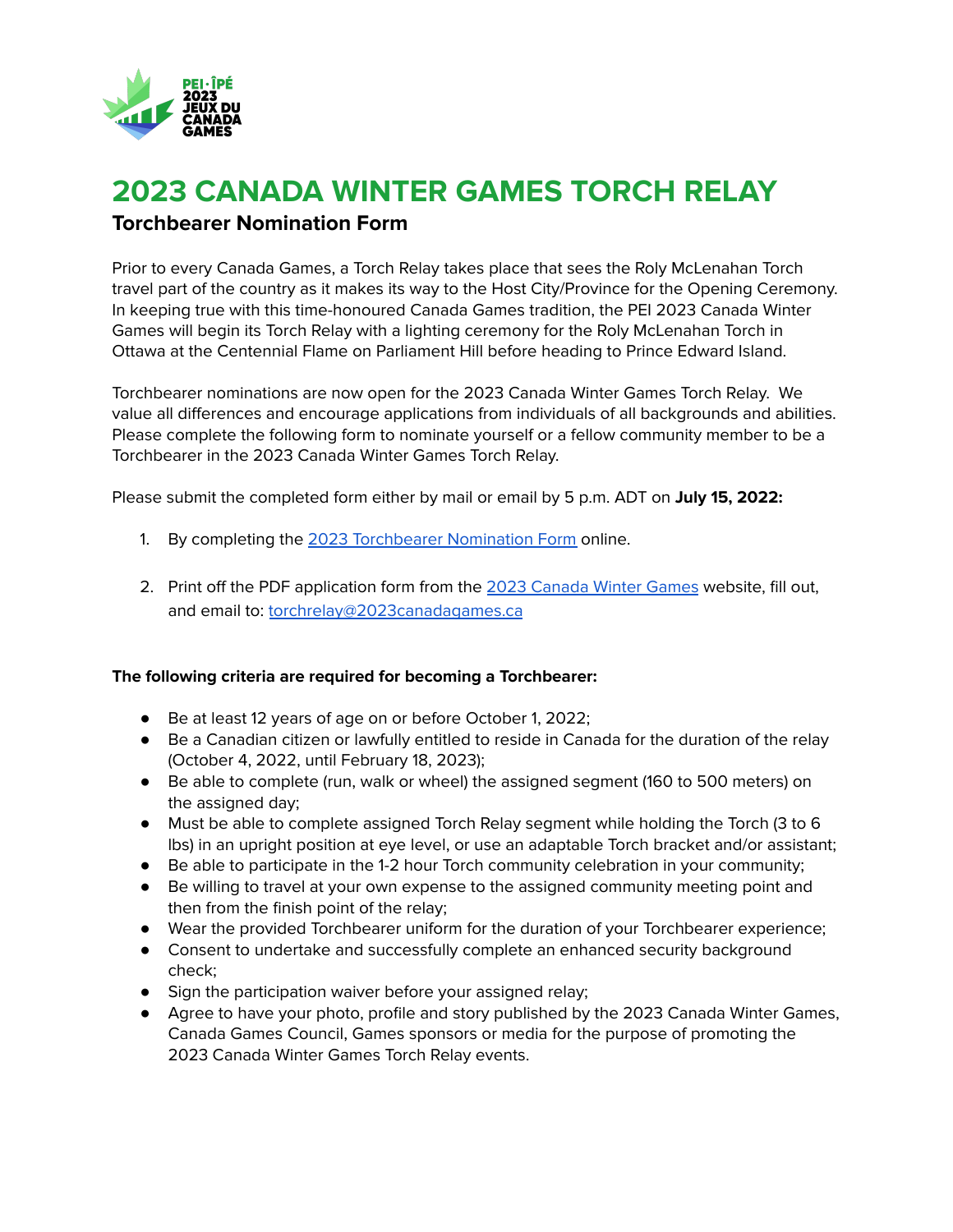

| А.<br>Your details: |  |
|---------------------|--|
|                     |  |
|                     |  |
|                     |  |
|                     |  |

## **B. For which Community you are nominating a Torchbearer:**

\*Note - event dates may be subject to change in the event of inclement weather or circumstances beyond the control of the 2023 Canada Games Host Society.

## **C. Type of Nomination**

- $\Box$  Self nomination
- □ Nominating someone else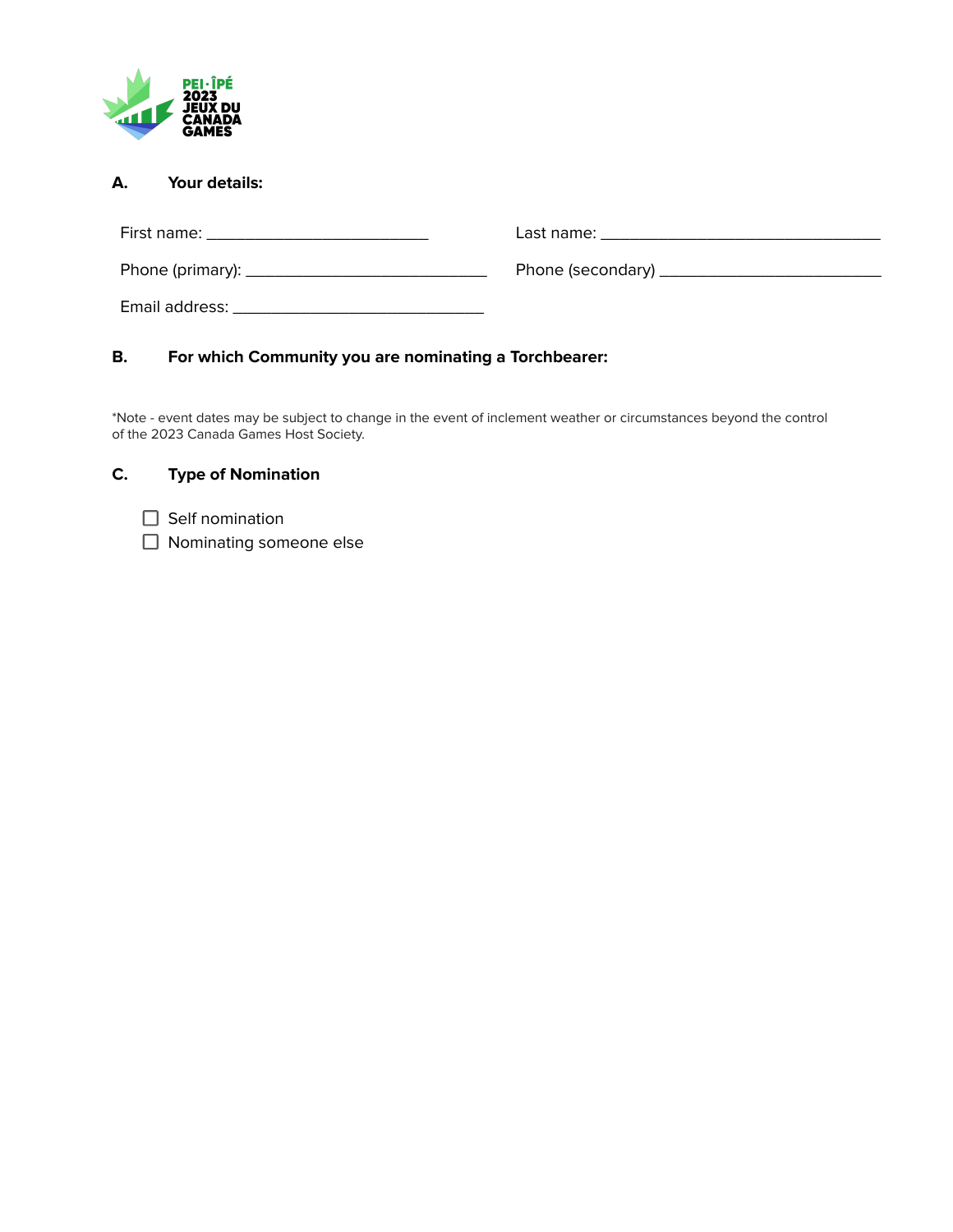

#### **D. Torchbearer Nominee Information**

| DOB (mm/dd/yyyy) _______________________________ |
|--------------------------------------------------|

## **E. Additional Information**

Is the Nominee at least 12 years of age, or will be on or before October 1, 2022?

- ❏ Yes
- ❏ No

Is the Nominee under the age of 18?

- ❏ Yes
- ❏ No

If yes to the previous question, has the Nominee's parent/legal guardian provided permission for the Nominee to be a Torchbearer?

❏ Yes ❏ No

Parent/Legal Guardian Name (First and last): \_\_\_\_\_\_\_\_\_\_\_\_\_\_\_\_\_\_\_\_\_\_\_\_\_\_\_\_\_\_\_\_\_\_\_\_\_\_\_\_

Phone (primary): \_\_\_\_\_\_\_\_\_\_\_\_\_\_\_\_\_\_\_\_\_\_\_ Phone (secondary): \_\_\_\_\_\_\_\_\_\_\_\_\_\_\_\_\_\_\_\_

Email: \_\_\_\_\_\_\_\_\_\_\_\_\_\_\_\_\_\_\_\_\_\_\_\_\_\_\_\_\_\_\_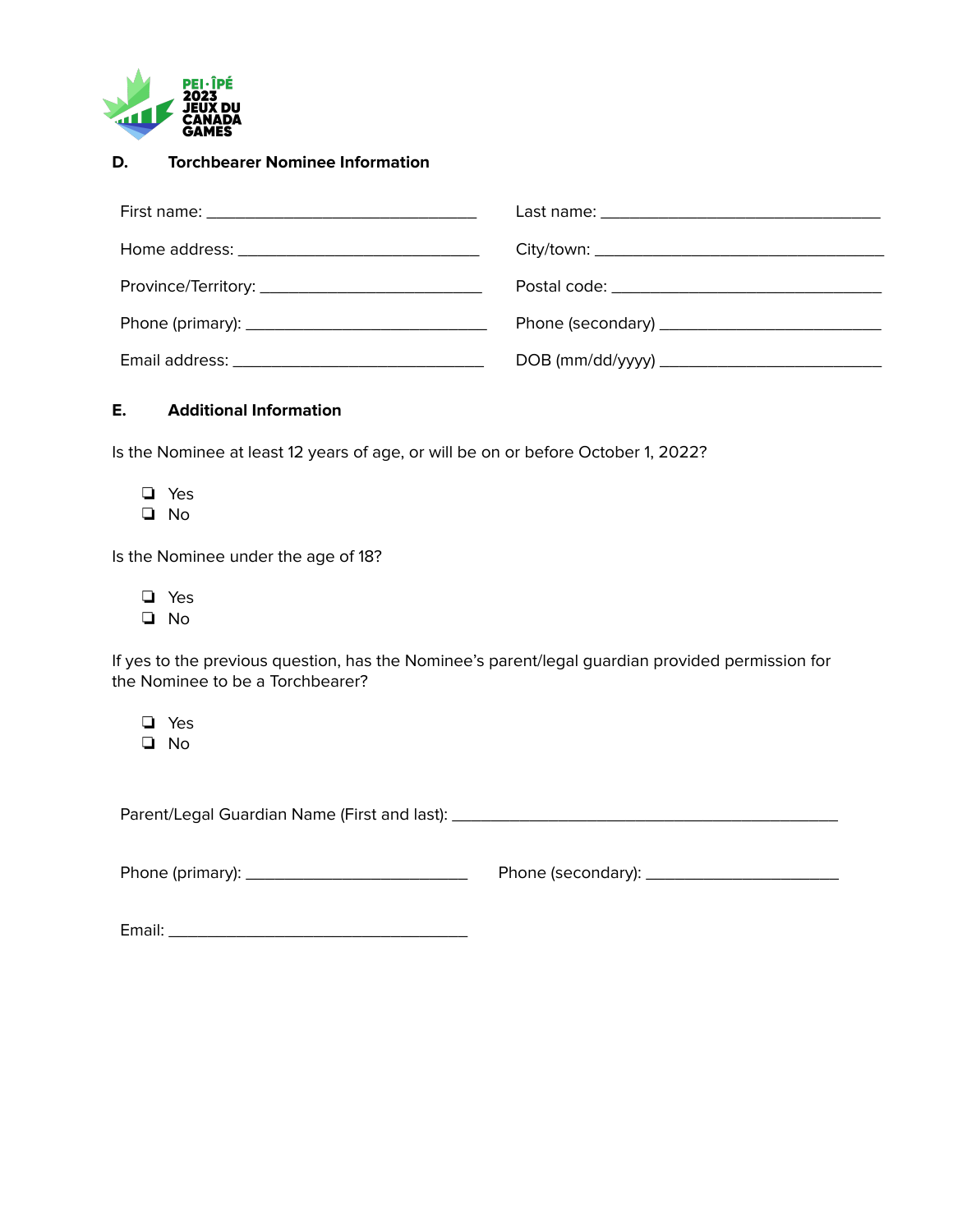

## **F. Which category best describes the Nominee? Please select all that apply.**

## **Youth**

Young individuals under the age of 25 as of October 1, 2022, demonstrating leadership and making a positive impact at their school or within their community. This could include:

- Community volunteer
- Student

## **Sport**

An individual who has made significant contribution to sport locally, regionally or nationally at any level, at any capacity. This could include:

- Canada Games alumni
- Canada Games hopeful (athlete training to compete in a Canada Games)
- Coach
- Community athlete or coach (individual or team sport)

## **Culture**

An individual who has made a significant contribution to art, music, dance or theatre or in another related field locally, regionally or nationally. This could include:

- Artist, musician or performer
- Teacher or instructor of the arts

## **Community**

An individual who has made a significant contribution in any other field locally, regionally or nationally. This could include:

- Community volunteer
- Elected official
- Notable public figure
- Educator

Nominee Jacket size:

| Youth                             |  |  | $\square$ s $\square$ m $\square$ l $\square$ xL $\square$ xxL |  |
|-----------------------------------|--|--|----------------------------------------------------------------|--|
| Adult □ xs □ s □ m □ L □ xL □ xxL |  |  |                                                                |  |

#### **G. Additional information**

Will the Nominee require the assistance of another individual and/or the use of a wheelchair bracket?

❏ Yes

❏ No

If yes, who will accompany them?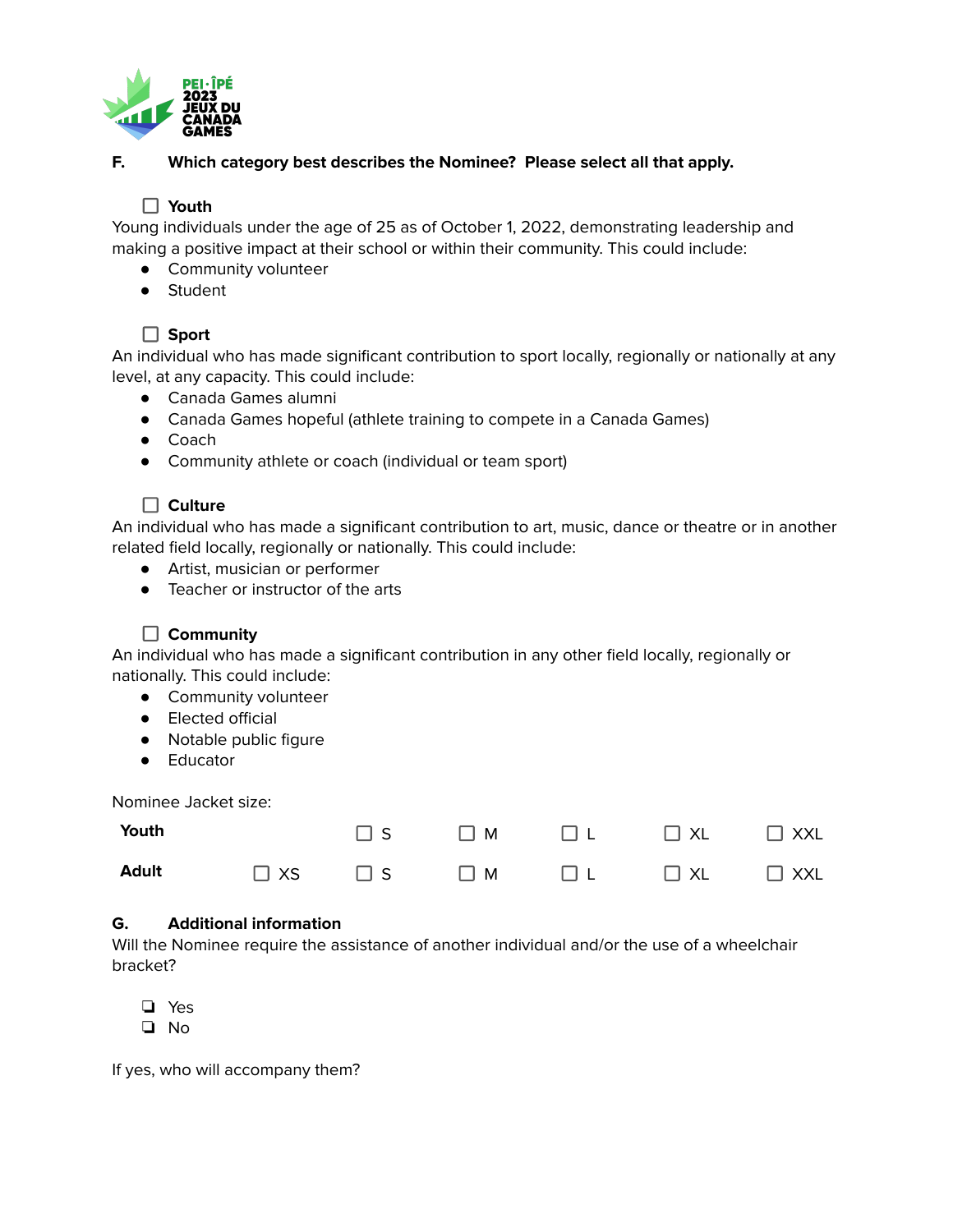

| Is the Nominee a Canada Games alumni?<br>Yes<br><b>No</b>                                                 |  |
|-----------------------------------------------------------------------------------------------------------|--|
| Н.<br>How did you hear about the nomination process for Torchbearers?                                     |  |
| Radio<br>News/Newspaper<br>Social Media<br><b>Friend or Family Member</b><br>Canada Games Sponsor/Partner |  |

#### **I. Self declaration:**

Peoples of Indigenous descent, visible minorities, persons with disabilities, and bilingualism are invited to voluntarily identify. The information provided will be kept confidential by the Canada Games Council and may be used for statistical analysis and reporting.

Is the Nominee Indigenous?

□ First Nation

 $\Box$  Inuit

 $\Box$  Metis

Is the Nominee a member of a visible minority? (persons, other than Aboriginal peoples, who are non-Caucasian in race or non-white in colour)

| z      |
|--------|
| J<br>n |

Is the Nominee a person with a disability? (Persons who have a long-term or recurring impairment)

| 2<br>▀ |
|--------|
| J<br>∩ |